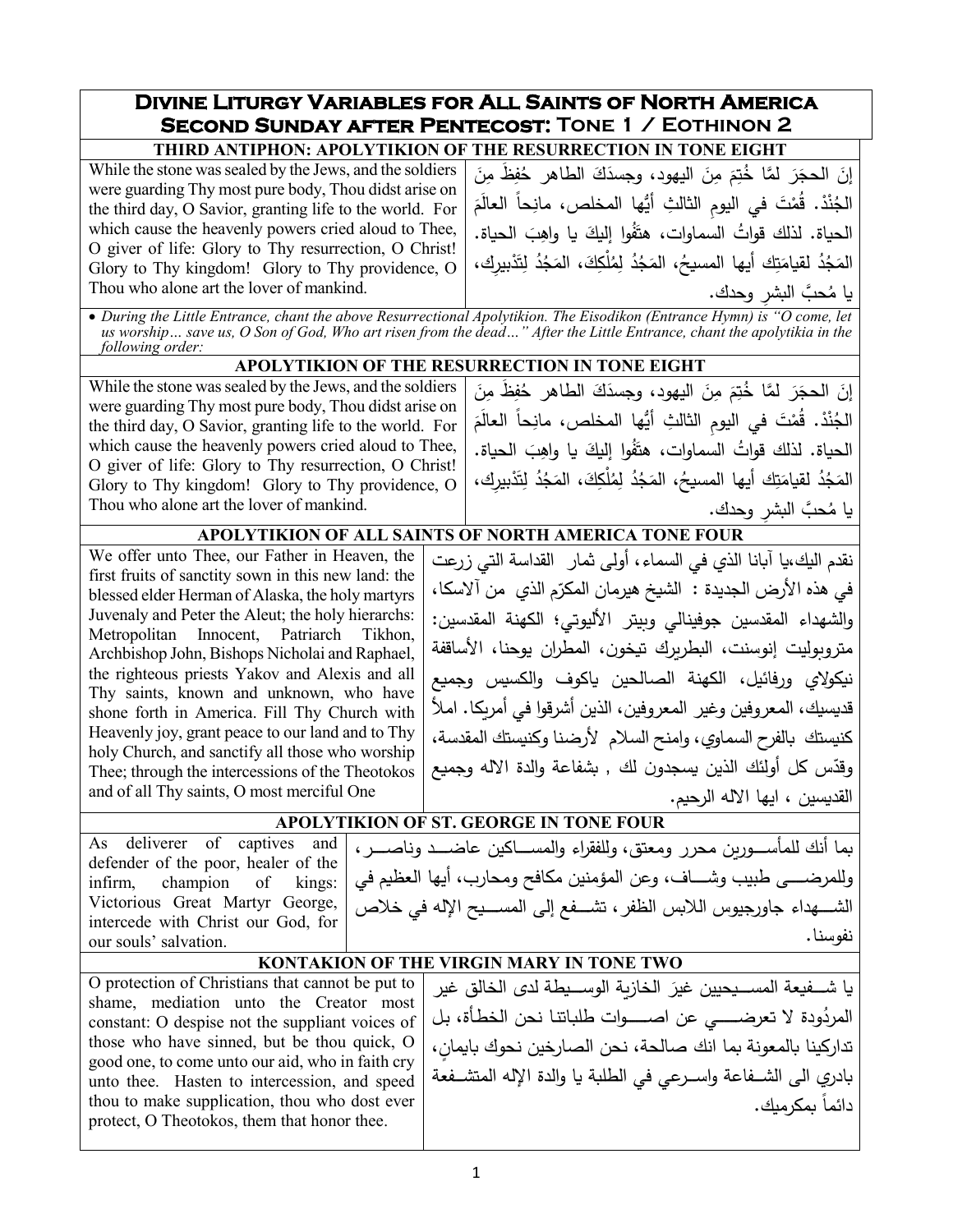| <b>EPISTLE</b> for All Saints of North America                                                                                            |  |                                                                                      |
|-------------------------------------------------------------------------------------------------------------------------------------------|--|--------------------------------------------------------------------------------------|
| Precious in the sight of the Lord is the death of His                                                                                     |  | عظیم فی عینی الرب موت أبراره. (مزمور ١٥:١١٦)                                         |
| Saints. (Psalm 116:15)                                                                                                                    |  | فَصْلٌ مِنْ رسالَةِ القِدّيسِ بولُسَ الرَّسولِ إلى                                   |
| The Reading is from St. Paul's Letter to the Hebrews<br>$(11:33-12:2)$                                                                    |  | العِبْرانِيين (33:11-2:12)                                                           |
| Brethren, all the saints through faith conquered kingdoms,                                                                                |  |                                                                                      |
| enforced justice, received promises, stopped the mouths of                                                                                |  | يا إِخْوَة، إِنَّ القِدِّيســــينَ، بِالإِيمانِ قَهَروا المَمالِكَ،                  |
| lions, quenched raging fire, escaped the edge of the sword,                                                                               |  | وَعَمِلُوا البرَّ ، وَنالوا المَواعِدَ، وَسَــدّوا أفواهَ الأَسُـــود.               |
| won strength out of weakness, became mighty in war, put                                                                                   |  |                                                                                      |
| foreign armies to flight. Women received their dead by                                                                                    |  | وَأَطفَأُوا حِدَّةَ النّارِ وَنَجَوا مِن حَدِّ السَّـــــيفِ، وَتَقَوَّوا            |
| resurrection. Some were tortured, refusing to accept release                                                                              |  | مِن ضُعفٍ، وَصــاروا أَشِدّاءَ فـى الحَربِ، وَكَسَـروا                               |
| that they might rise again to a better life. Others suffered<br>mocking and scourging, and even chains and imprisonment.                  |  | مُعَســــــكَراتِ الأجـانِـب. وَأَخَذَت نِســــــاءٌ أَمواتَهُنَّ                    |
| They were stoned, they were sawn in two, they were tempted,                                                                               |  | بِـالقِيـامَـةِ، وَعُـذِّبَ آخَرُونَ بِتَوتِيرِ الأَعْضــــــاءِ                     |
| they were killed with the sword; they went about in skins of                                                                              |  | والضَّــرب، وَلَمْ يَقبَلوا بالنَّجاةِ لِيَحْصَــلُوا عَلى قِيامَةٍ                  |
| sheep and goats, destitute, afflicted, ill-treated $\sim$ of whom the<br>world was not worthy $\sim$ wandering over deserts and mountains |  |                                                                                      |
| and in dens and caves of the earth. And all these, though well                                                                            |  | أَفضَـــل. وَآخَرُونَ ذاقوا الهُزءَ والجَلاَ والقُيودَ أَيضَـــا                     |
| attested by their faith, did not receive what was promised,<br>since God had foreseen something better for us, that apart from            |  | والسِّـــــــــجنَ. وَرُجِموا وَنُشِــــــــروا وامتُحِنوا وَماتوا بِحَدِّ           |
| us they should not be made perfect. Therefore, since we are                                                                               |  | السَّيفِ، وَسَاحوا في جُلودِ غَنَم وَمَعَزِ وَهُم مُعْوَزونَ                         |
| surrounded by so great a cloud of witnesses, let us also lay                                                                              |  | مُضَـايَقونَ مَجْهودون. وَلَم يَكُن العالَمُ مُستحِقًّا لَهُمْ،                      |
| aside every weight, and sin which clings so closely, and let us<br>run with perseverance the race that is set before us, looking to       |  | فَكانوا تائِهينَ في البَراري والجِبالِ والمَغاوِر وَكُهوفِ                           |
| Jesus the pioneer and perfection of our faith.                                                                                            |  | الأرض. فَهَؤَلاءِ كُلُّهُمْ مَشْهودًا لَهُمْ بِالإِيمانِ لَمْ يَنالُوا               |
| Priest: Peace be to you reader.                                                                                                           |  | المَوْعِدِ. لأَنَّ اللهَ سَبَقَ فَنَظَرَ لَنا شَيئًا أَفضَلَ، أَنْ لا                |
| Reader: And to your spirit.                                                                                                               |  | يَكمُلوا بدوننا. فَنَحنُ أَيضَـــــا إذ يُحدِقُ بنا مِثلُ هَذِهِ                     |
| (Refrain) Alleluia, Alleluia, Alleluia.<br>verse: The righteous cried and the Lord heard them. (Psalm                                     |  | السَّـــــحابَةِ مِنَ الشُّــــــهودِ فَلنُلق عَنّا كُلَّ ثِقَلٍ وكُلَّ              |
| 33:17                                                                                                                                     |  |                                                                                      |
| (Refrain) Alleluia, Alleluia, Alleluia.                                                                                                   |  | خَطْيئَةٍ مُحيطَةٍ بِنا، وَلِنُســابِقْ بِالصَّــبْرِ في الجِهادِ                    |
| verse: Many are the afflictions of the righteous, but the Lord                                                                            |  | الذي أمامَنا،  ناظِرِينَ إلى رَئِيسِ الإِيمانِ وَمُكَمِّلِهِ                         |
| will deliver them from them all. (Psalm 33:19)                                                                                            |  | يَسوع.                                                                               |
| (Refrain) Alleluia, Alleluia, Alleluia.                                                                                                   |  |                                                                                      |
| <b>GOSPEL</b> for the 2 <sup>nd</sup> Sunday of Matthew                                                                                   |  |                                                                                      |
| The reading is from the Holy Gospel<br>according to St. Matthew (4:18-23)                                                                 |  | فَصْلٌ شَريفٌ مِنْ بِشَارةِ القِدّيسِ متى الإِنْجِيلِيّ البَشيرِ ، التِّلْميذِ       |
| At that time, as Jesus was walking by the Sea of                                                                                          |  | الطّاهر (18:4-23)                                                                    |
| Galilee, He saw two brothers, Simon who is called                                                                                         |  |                                                                                      |
| Peter and Andrew his brother, casting a net into                                                                                          |  | في ذَلِكَ الزَّمانِ، فيما كانَ يَسوعُ ماشِيًا عَلى شاطِئٍ بَحرِ الجَليلِ،            |
| the sea; for they were fishermen. And He said to                                                                                          |  | رَأَى أَخَوَيْنِ وَهُما سِمعانُ المَدعُوُّ بُطرُسَ وَأندراوُسُ أَخوهُ، يُلقيان       |
| them, "Follow Me, and I will make you fishers of                                                                                          |  | شَبَكَةً في النَحر ۖ (لأَنَّهُما كانا صَيَّادَين)، * فَقالَ لَهُما هَلُمَّ وَرائِي   |
| men." Immediately they left their nets and                                                                                                |  |                                                                                      |
| followed Him. And going on from there He saw                                                                                              |  | فَأَجعَلَكُما صَيّادَيِ النّاسِ. * فَلِلوَقتِ تَرَكا كُلَّ شَيءٍ وَتَبعاه.           |
| two other brothers, James the son of Zebedee and                                                                                          |  | وَجازَ مِنْ هُناكَ، فَرَأَى أَخَوَينِ آخَرَينِ وَهُما يَعقوبُ بنُ زَبَدَى            |
| John his brother, in the boat with Zebedee their                                                                                          |  | وَبِوحنا أُخوهُ، في سَفينَةٍ مَعَ أبيهما زَبَدَى يُصلِحان شِباكَهُما                 |
| father, mending their nets, and He called them.<br>Immediately they left the boat and their father, and                                   |  |                                                                                      |
| followed Him. And He went about all Galilee,                                                                                              |  | فَدَعاهُما، * وَلِلوَقْتِ تَرَكا السَّفينَةَ وَأَباهُما وَتَبِعاهُ. * وَكَانَ يَسوعُ |
| teaching in their synagogues and preaching the                                                                                            |  | يَطْوفُ الْجَليلَ كُلَّهُ يُعَلِّمُ في مَجامِعِهِم وَيَكرِزُ بِبِشَارَةِ المَلَكوتِ  |
| gospel of the Kingdom and healing every disease<br>and every infirmity among the people.                                                  |  | وَيَشْفَى كُلَّ مَرَضٍ وَكُلَّ ضُعفٍ في الشَّعبِ.                                    |